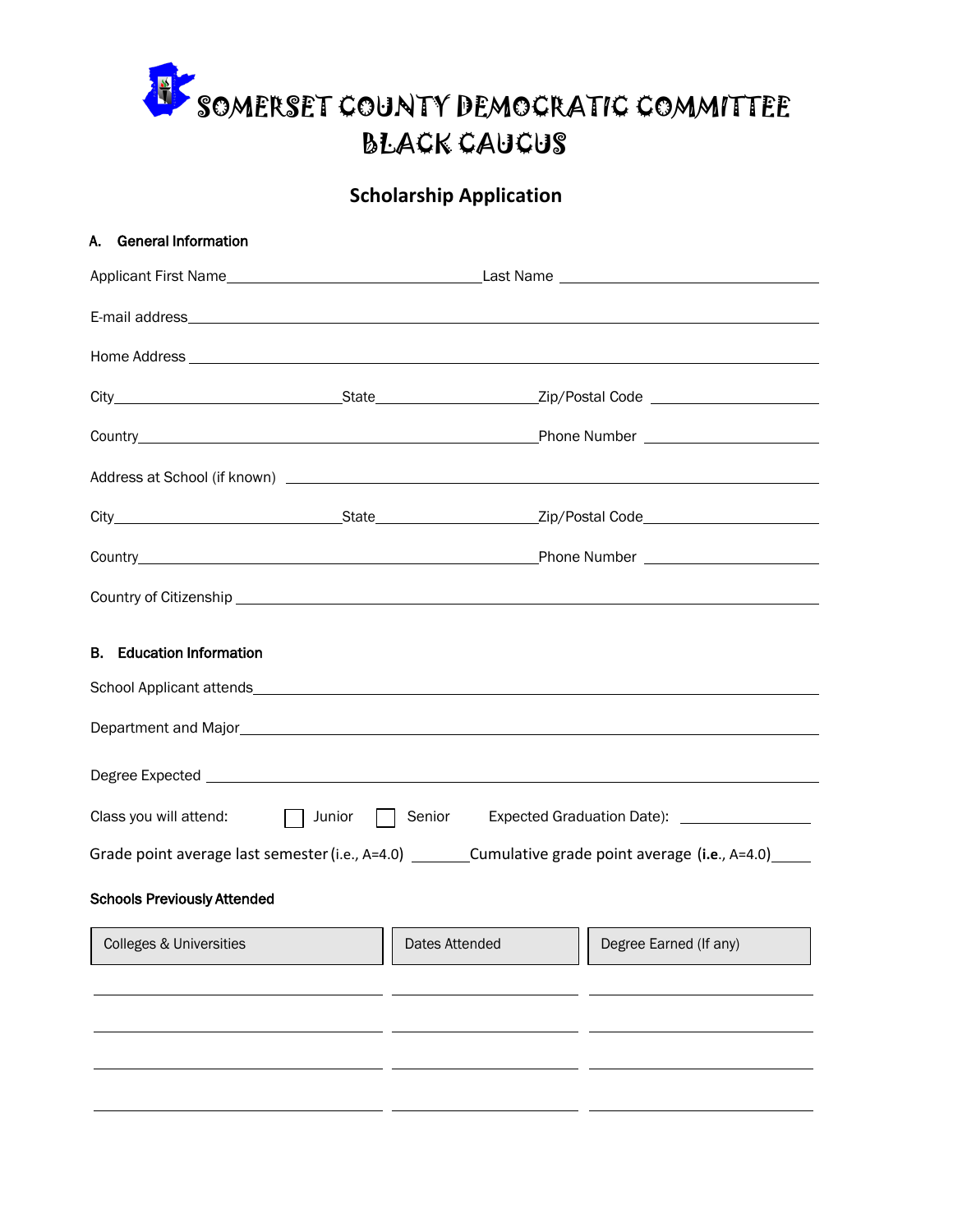

Current and Past **School** Activities and Honors:

| Date (MM/YY)                                            | School Activity/Honor    |  |
|---------------------------------------------------------|--------------------------|--|
|                                                         |                          |  |
|                                                         |                          |  |
|                                                         |                          |  |
|                                                         |                          |  |
|                                                         |                          |  |
|                                                         |                          |  |
|                                                         |                          |  |
| Current and Past <b>Community</b> Activities and Honors |                          |  |
| Date (MM/YY)                                            | Community Activity/Honor |  |
|                                                         |                          |  |
|                                                         |                          |  |
|                                                         |                          |  |
|                                                         |                          |  |
|                                                         |                          |  |
|                                                         |                          |  |

Optional: Hometown Newspaper – Name and Address (This information will be used to send an announcement of the award to your localnewspaper.)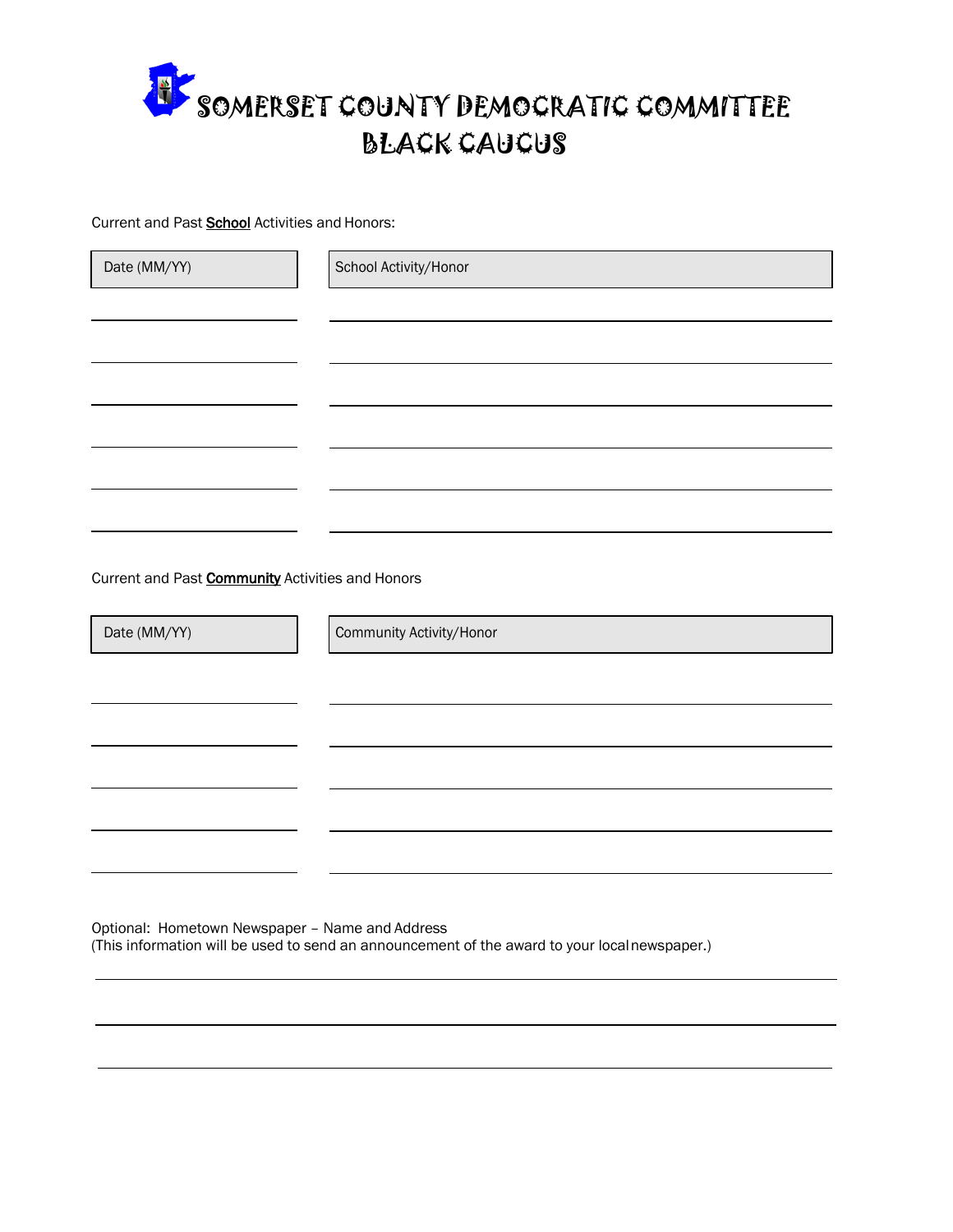

## C. Employment Information

Please list your employment history, including dates, starting with your most recent job. Place an asterisk (\*) before any company where your involvement was in the political arena.

| Date (MM/YY) | <b>Company Name</b> | City, State |
|--------------|---------------------|-------------|
|              |                     |             |
|              |                     |             |
|              |                     |             |
|              |                     |             |
|              |                     |             |

## D. Volunteer Information

Please list your volunteer history, including dates, starting with your most recent assignment. Place an asterisk (\*) before any company where your involvement was in the political arena.

| Date (MM/YY) | <b>Company Name</b> | City, State |
|--------------|---------------------|-------------|
|              |                     |             |
|              |                     |             |
|              |                     |             |
|              |                     |             |
|              |                     |             |

## E. Application Statement

The information provided in my application is, to the best of my knowledge, complete and accurate, and I understand that false statements on this application will disqualify me from the scholarship.

I, (please print name)  $\qquad \qquad \qquad$  give permission for any college or school to release to the SCDCBC Scholarship Program any information necessary to process my application to the Program.

Applicant's Signature